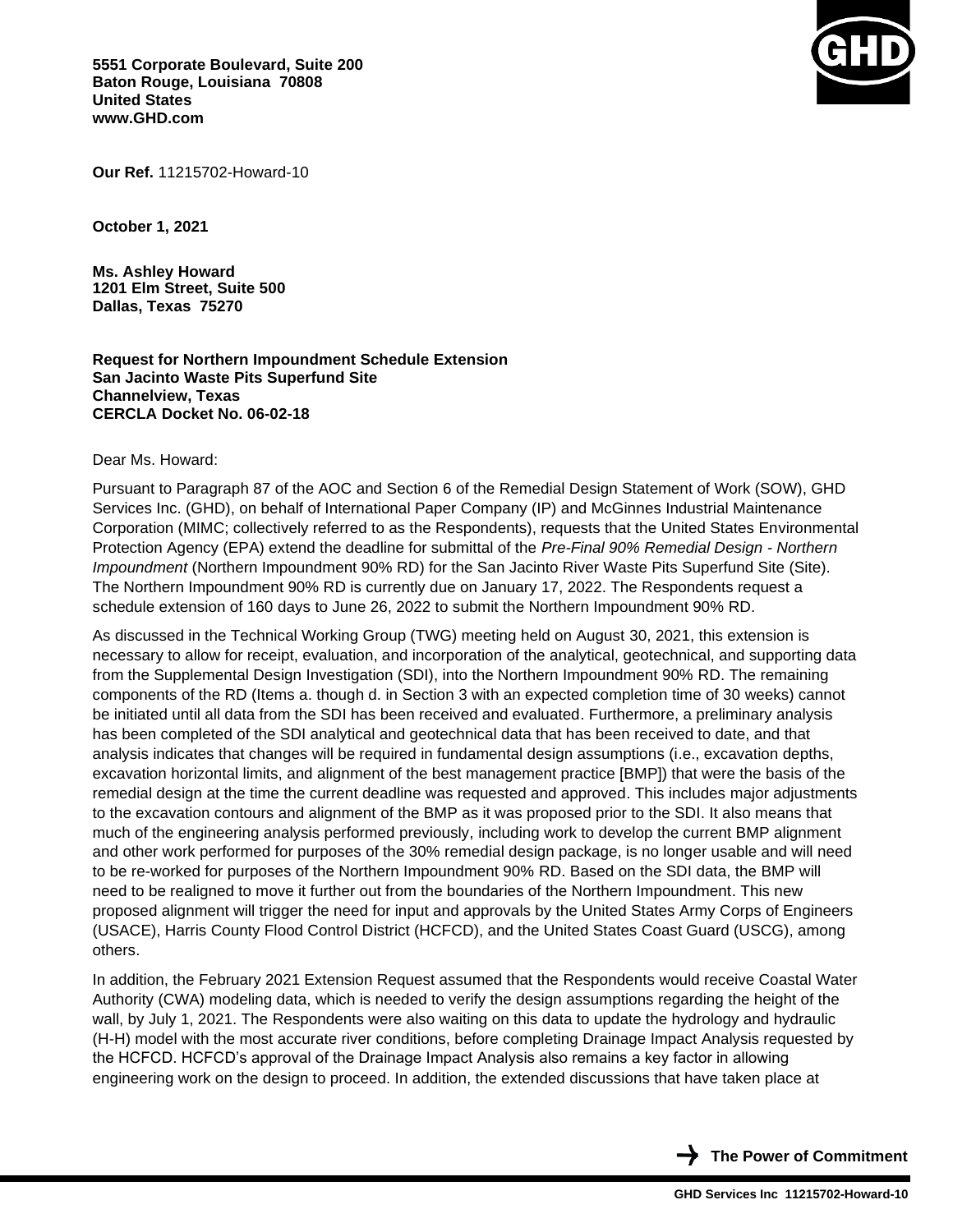TWG meetings and other settings regarding the collection of ambient turbidity data has delayed progress on the RD.

The events and developments that require an extension of the deadline are described below.

# **1. Development and Approval of the SDI Work Plan**

On February 3, 2021, the Respondents submitted a request for an extension to the deadline for submission of the Northern Impoundment 90% RD from April 22, 2021, to January 17, 2022 (February 2021 Extension Request). This request was primarily based on the need to conduct additional analytical and geotechnical sampling to better delineate the extent of the impacted material for removal and to better understand geotechnical conditions to support the conceptual alignment and design of the BMP. At that time, the decision had been made to shift the BMP to a double wall system further offset from the impoundment and with shallower embedment depths than the single cantilever wall proposed in the Northern Impoundment 30% RD. Given the modified alignment and shallower embedment depths of the BMP, it was essential to collect additional geotechnical data to better understand the soil properties and thickness of the shallow stratigraphy in locations closer to the new BMP alignment. With the change in excavation methodology to focus on excavating the entire Northern Impoundment under dry conditions, there was also a need to evaluate the potential for hydraulic heave during the RA in the deeper excavation areas.

The proposed plan to collect this additional analytical and geotechnical data was presented in a TWG Meeting on February 4, 2021. The plan was then formalized in the *Supplemental Design Investigation Sampling Plan* (SDI Work Plan), submitted to the EPA on February 19, 2021. The February 2021 Extension Request was based on the SDI including only the scope of work included in the SDI Work Plan and assumed that the EPA would provide final approval of that work plan by the end of April 2021.

To expedite the approval process for the SDI Work Plan, a second TWG Meeting was held on March 10, 2021. Additional details of the SDI Work Plan were discussed during this TWG Meeting. On March 29, 2021, the EPA approved the February 2021 Extension Request. The same day, the EPA provided comments on the SDI Work Plan.

On April 15, 2021, the Respondents sent a draft Response to Comments (RTC) table and figures to the EPA that were then discussed in detail during another TWG Meeting on April 19, 2021. After further discussion with the EPA regarding the SDI scope of work, the Respondents submitted the *Supplemental Design Investigation Sampling Plan - Rev. 1* (Revised Work Plan) on May 21, 2021. The EPA approved the Revised Work Plan on June 4, 2021, five weeks beyond the approval date assumed in the February 2021 Extension Request.

In addition, between the February submittal of the SDI Work Plan and the June approval of the Revised Work Plan, the scope of the SDI event grew substantially. Most notably, seven analytical boring locations were added, with six of those additional borings being located in very challenging water-based locations. The original 10-week schedule for field work thus expanded to more than 12 weeks.

Neither the additional SDI scope of work (and the additional time it would take to complete) nor the extended EPA SDI Work Plan review and approval time period were accounted for in the previously submitted February 2021 Extension Request.

The Respondents recognized the impact of this delay and the need for a further extension of the deadline for submitting the 90% Northern Impoundment RD and in a letter to the EPA dated May 14, 2021, requested the schedule be revised to account for the change in scope and the extended approval process. In a May 21, 2021 response to that letter, the EPA said, "as stated in the prior extension approval letter, EPA will monitor the progression of the supplemental field work. After the uncertainties outlined in your letter have been resolved, the Respondents should be able to make a more comprehensive extension request, if necessary, including any

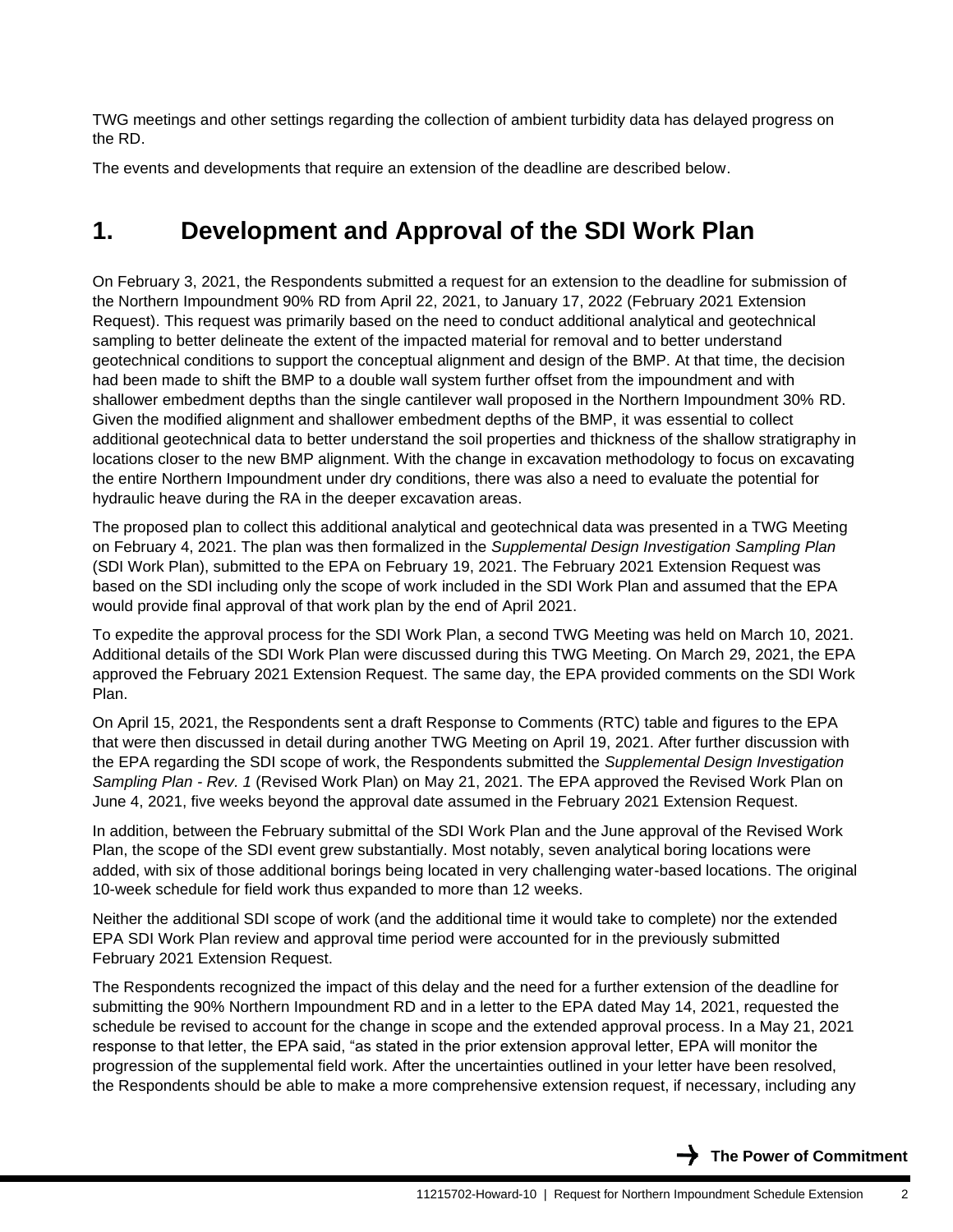developments during the sampling effort, GHD can then submit an additional extension request for EPA's evaluation once the sampling data has been received and reviewed, and EPA will determine if it is appropriate."

## **2. SDI Fieldwork**

Following approval of the Revised Work Plan on June 4, 2021, GHD mobilized to the field and initiated the SDI fieldwork on June 28, 2021. All analytical drilling and the majority of the geotechnical evaluation were completed by August 26, 2021. Due to challenges encountered in the field and delays caused by Hurricane Nicholas making landfall near Houston on September 14, 2021, the water-based Cone Penetrating Test (CPT) drilling was not completed until September 16, 2021. In addition, due to the volume of analytical samples (over 350 samples), long turn-around time for dioxin/furan laboratory analysis, and the EPA requested sampling protocol, which triggered the analysis of held samples based upon results of adjacent samples (and therefore extended the time necessary to complete the analysis of samples), the Respondents received the last of the preliminary, unvalidated, data October 1, 2021. Final validated data is not expected any earlier than mid-October 2021.

### **3. Work Required to Complete the 90% Northern Impoundment RD**

The RD depends on defining the vertical and horizontal limits of the impacted material above the clean-up level requiring removal. A preliminary review of the unvalidated SDI data indicates that there will be significant changes to this vertical and horizontal delineation from what was assumed prior to the SDI. There are exceedances deeper than ever encountered in past investigations. For example, in four locations, results show impact in the 16 to 18 feet below ground surface [ft bgs] intervals and in two of those locations results show impact in the 20 to 22 ft bgs intervals (historically, the deepest impact had been no deeper than 18 ft bgs). Additionally, there are exceedances of the cleanup level in two boring locations along or outside the previously delineated horizontal limit of excavation on the east side of the Northern Impoundment. These findings (multiple locations with impacted material that is deeper than anticipated and expansion of the horizontal limits of excavation) will significantly affect the basis of design for the RD.

The increase in the horizontal and vertical limits of the excavation increase the volume of material that must be excavated and then managed for disposal, the sequencing of seasonal excavation (potentially adding another excavation season), and the expected volumes of contact water for storage and treatment. Perhaps most notably, the revised horizontal delineation will affect the alignment and assumptions for the design of the BMP itself. Based upon preliminary data, the BMP alignment will need to be moved east, beyond the extent of the Northern Impoundment boundary, a change that presents new challenges associated with encroachment into the navigational channel and potential impacts on River levels during high-water events that will need to be discussed with various stakeholders. In summary, the modified delineation means there is significant engineering and design work that needs to be completed for purposes of the 90% Southern Impoundment RD and that little of the prior design work can be utilized in developing the Northern Impoundment 90% RD.

Even though preliminary analysis of data received to date has begun, the current January 17, 2022, deadline for the Northern Impoundment 90% RD does not leave enough time to analyze the data and then to complete the significant amount of engineering and detailed design required to prepare the 90% RD package, as further detailed below. It also does not allow sufficient time to address the other issues that have emerged related to the alignment of the BMP.

The Power of Commitment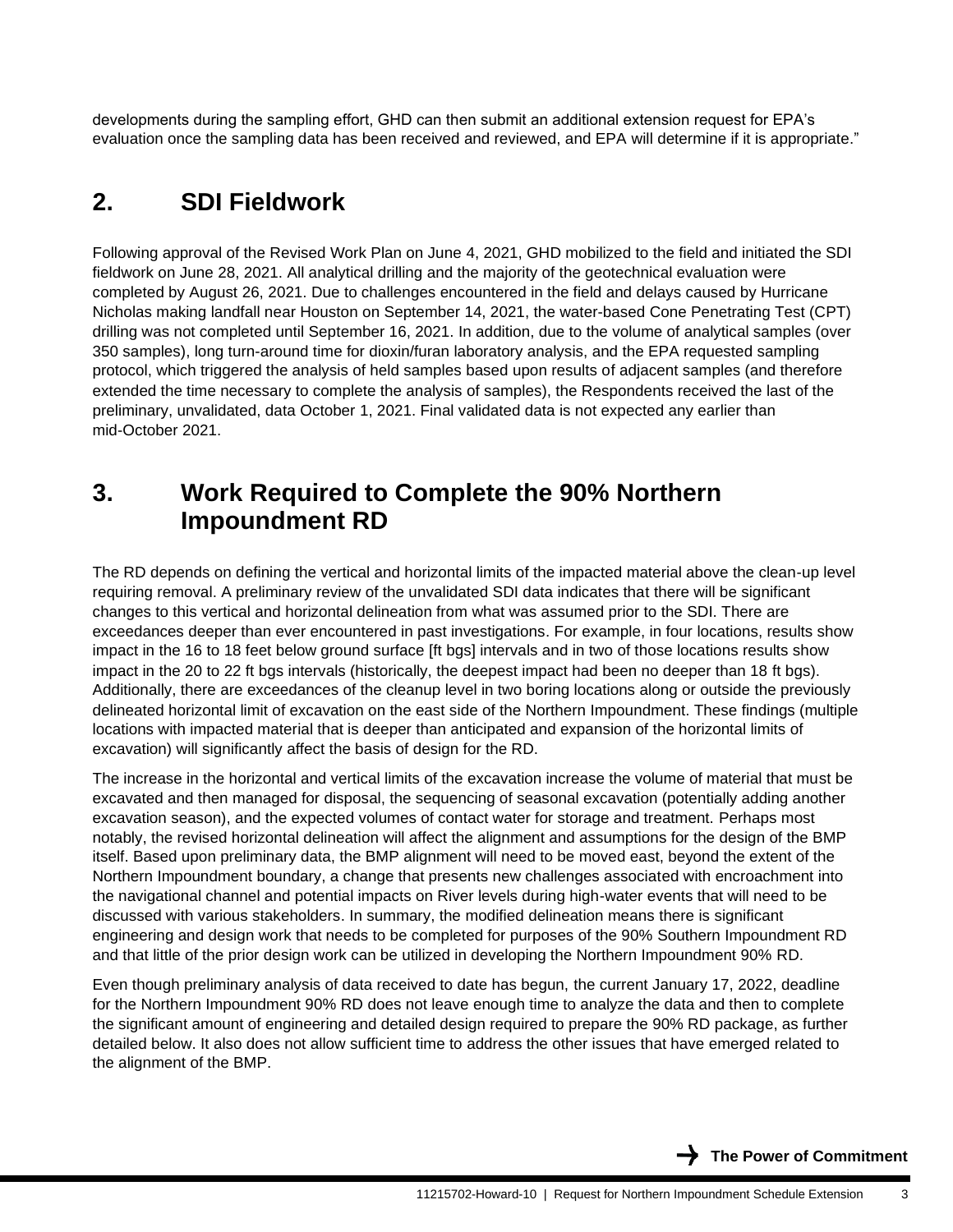The necessary steps and anticipated timeline to complete the Northern Impoundment 90% RD are outlined below and summarized on a Gantt chart below:

- 1. Receipt of all preliminary SDI data October 1, 2021.
- 2. Evaluate analytical and geotechnical SDI data and revise the necessary vertical and horizontal excavation limits - 8 weeks.
- 3. Design 30 weeks:
	- a. Civil Design 16 weeks:
		- i. Revise excavation volumes and calculate the likely low-water seasonal removal quantities and sequencing of the overall impoundment excavation to conform with the planned working season.
		- ii. Evaluate geotechnical data to identify areas where excavation depths could result in potential hydraulic heave or structural BMP instability.
		- iii. Revise civil drawings to incorporate updated vertical and horizontal delineation of excavation.
		- iv. Revise associated Site works drawings, including site roads, material staging and loadout areas, etc.
		- v. Revise design specifications.
		- vi. Checks and reviews of drawings and specifications performed by engineer of record.
	- b. Water Design 18 week:
		- i. Evaluate SDI aquifer testing data to better understand the seepage rate of infiltration water into open excavations; adjust expected volumes of water for management.
		- ii. Based on the adjusted water volumes requiring management and the rate of generation, revise flows, storage capacity, and treatment system process.
		- iii. Revise water treatment system and water storage drawings.
		- iv. Complete mechanical design of piping and pumps and water treatment system layout.
		- v. Revise design specifications.
		- vi. Checks and reviews of drawings and specifications performed by engineer of record.
	- c. Structural 22 weeks:
		- i. Revise BMP alignment based on revised horizontal and vertical excavation limits and geotechnical data evaluation.
		- ii. Perform detailed modeling and geostructural evaluation of the BMP and provide a revised geotechnical report.
		- iii. Perform detailed design of BMP and flow-through gate structures to allow river water to fill the impoundment area between excavation seasons.
		- iv. Revise structural drawings and details to account for the revised BMP alignment, sheet pile tip depths, and wall type (double wall).
		- v. Revise design specifications.
		- vi. Checks and reviews of drawings and specifications performed by engineer of record.
	- d. Other 30 weeks (ongoing):
		- i. Collect ambient turbidity data and develop turbidity monitoring and controls plan for use during the BMP installation and removal.
		- ii. Collect velocity data to support the planned turbidity controls during BMP installation and removal.
		- iii. Further update and develop the existing H-H model and then perform Floodplain Drainage Impact Analysis required by the HCFCD to evaluate the impacts that the revised BMP alignment will have on the surrounding floodplain. Upon receipt of the CWA data, use the H-H model to

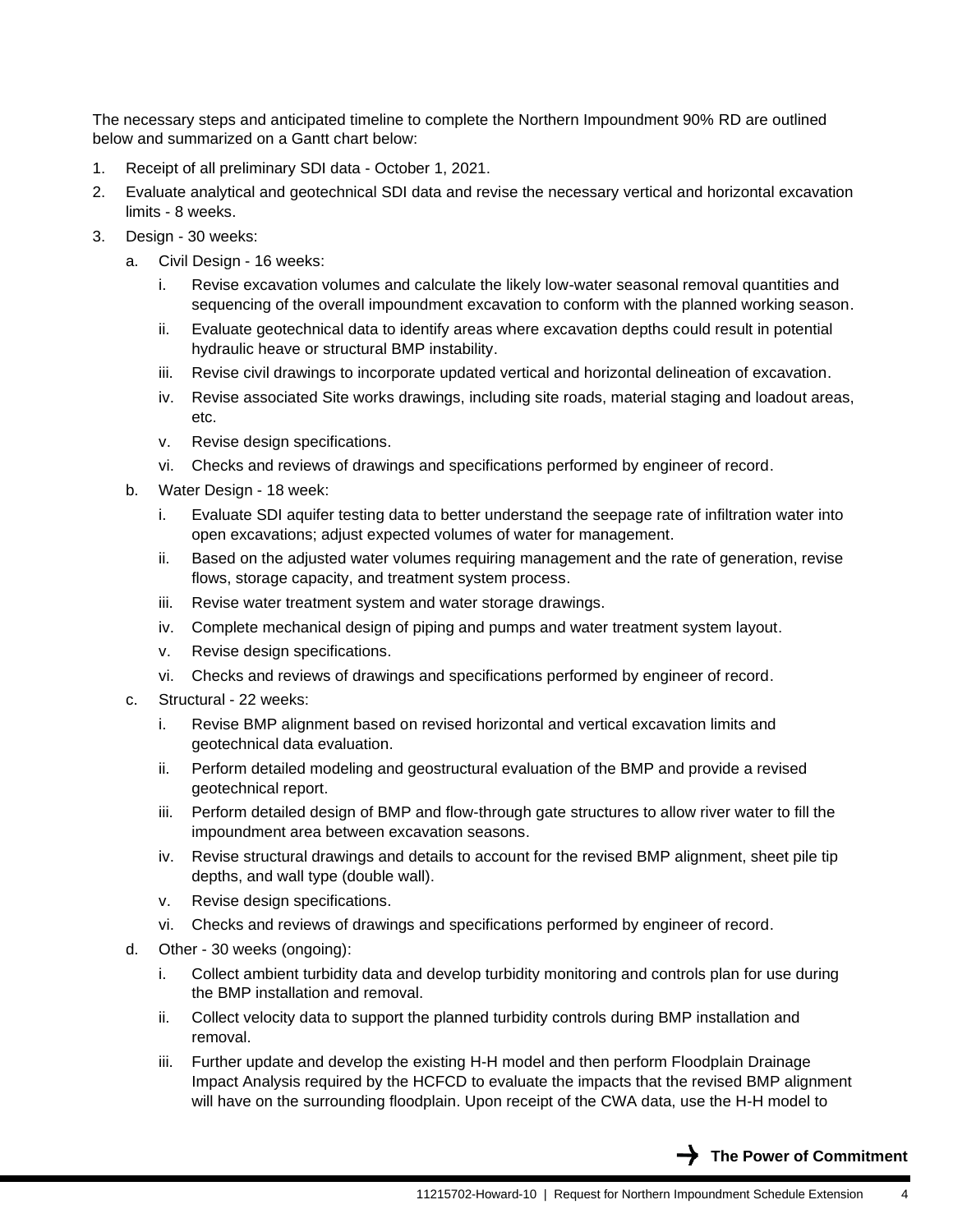verify that the proposed wall height of the BMP is sufficient to prevent overtopping during the construction season.

- iv. Develop a plan for post-confirmation sampling (for inclusion in the Field Sampling Plan) to demonstrate that the remedial action objectives have been met.
- v. Continue negotiations with adjacent landowners for long-term property access during the RA.
- 4. Prepare RD Package Basis of Design document, Supplemental Plans, Drawings and Specifications, etc. - 5 weeks.
- 5. Reviews, revisions, and finalization 3 weeks.



Based upon this approximate schedule, after receipt of the preliminary SDI data, an additional 38 weeks will be necessary to complete the Northern Impoundment 90% RD. Based on a date of October 1, 2021 for receipt of all preliminary analytical data (and assuming the data validation process does not result in any significant changes to the data), the adjusted deadline would be June 26, 2022. Based on a projected completion date of June 26, 2022, the Respondents are requesting a 160-day extension to the current January 17, 2022 deadline.

#### **4. Other Schedule Considerations**

As detailed in the February 2021 Extension Request, the CWA is planning a modification to the Lake Houston control structure upstream of the Site, which will allow for a higher volume of water to be released. The Respondents and EPA have been in communication with the CWA to provide the modeling data for the selected alternative to better understand the downstream effects. The Respondents were hoping to have that data prior to completing the Drainage Impact Analysis on the floodplain surrounding the Site, as requested by the HCFCD; however, the CWA recently indicated that they are not prepared to share the data in a timely manner. The Respondents plan to move forward with the Drainage Impact Analysis without the CWA data, but the delayed initiation of the effort could impact the schedule if the analysis produces results that are problematic (i.e., if results show that the planned RA BMP alignment will have significant impacts on river elevations that could increase the flood risk in the surrounding community).

In addition, recent challenges encountered during the SDI with respect to use of turbidity curtains, detailed in the letter to the EPA submitted September 28, 2021, will need to be addressed in order to develop the Northern Impoundment 90% RD. To support the evaluation of turbidity control and monitoring options, the Respondents plan to deploy several turbidity monitors in the vicinity of the Northern Impoundment to collect ambient turbidity

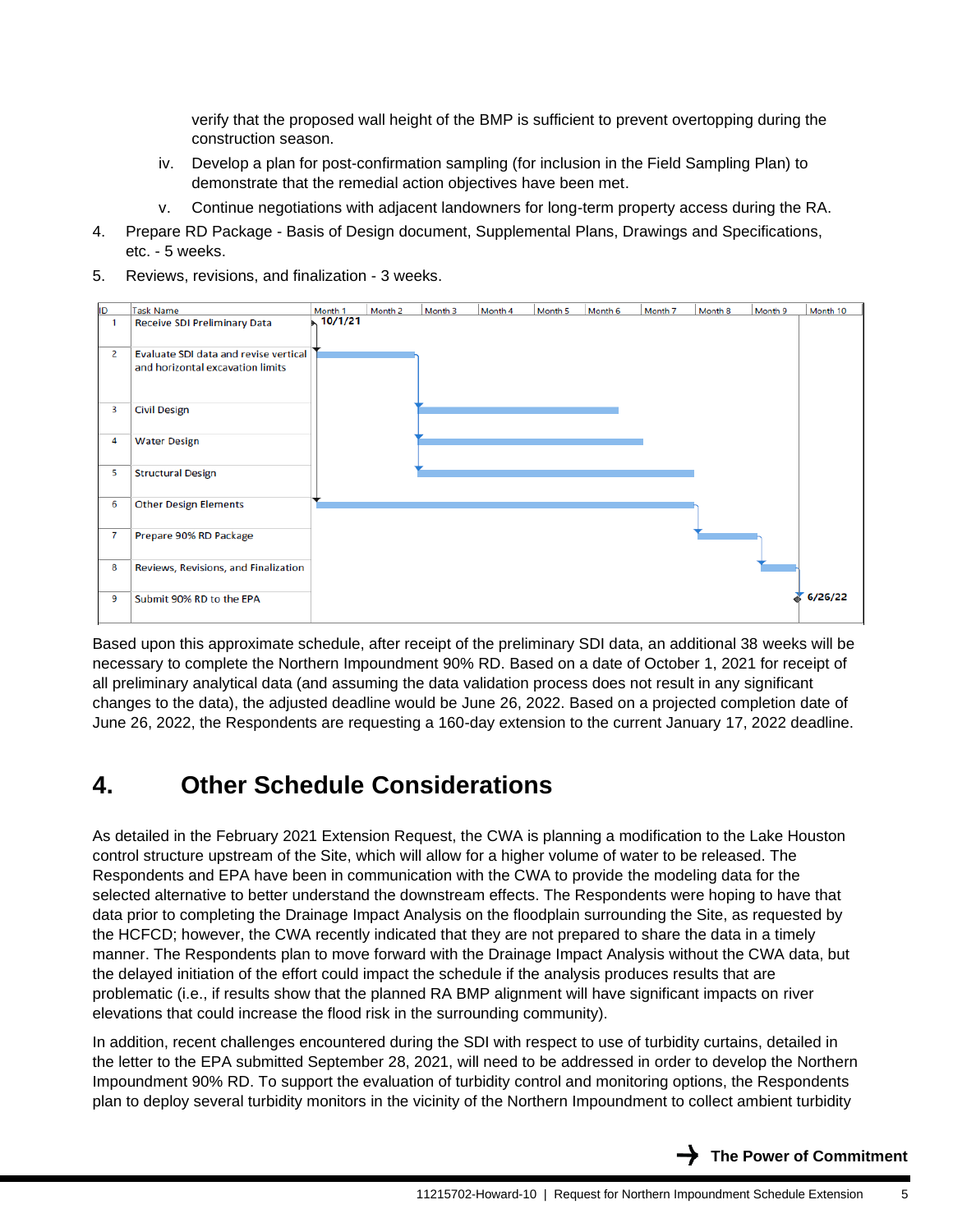data for an extended period of time. This seemingly minor topic has been the focus of three recent TWG Meetings (June 4, August 5, and August 30, 2021) and numerous other calls and internal discussions between the Respondents, GHD, and the EPA and the work plan to collect the data has yet to be approved. While this is not a critical path item for the RD, the prolonged discussions and resources devoted to this topic have slowed progress on those aspects of the RD that are not directly tied to receipt of the SDI data.

## **5. Staged Submittal of the 90% RD**

While the bulk of the RD package must be developed in a step-wise fashion, with each design activity building upon the one before, some parts of the package can be completed concurrently. As requested by the EPA during the August 30, 2021, TWG Meeting, the Respondents have identified several elements of the design package that can be prepared and submitted to the EPA ahead of the extended June 2022 deadline, as summarized below. The Respondents reserve the right to further revise these deliverables, as needed, as the design progresses. Any EPA comments on these deliverables can then be addressed in the Final 100% Remedial Design.

| <b>Deliverable</b>                                                                                                                                                                                                       | <b>Target Submittal</b><br><b>Date</b> |
|--------------------------------------------------------------------------------------------------------------------------------------------------------------------------------------------------------------------------|----------------------------------------|
| <b>Health and Safety Plan (HASP)</b>                                                                                                                                                                                     | January 2022                           |
| (Describes activities to be performed to protect Site personnel from potential hazards that could be<br>encountered during RA activities).                                                                               |                                        |
| Emergency Response Plan (ERP)                                                                                                                                                                                            | January 2022                           |
| (Describes procedures for the prevention and response to major incidents that have the potential to occur<br>during the RA).                                                                                             |                                        |
| <b>Monitored Natural Recovery Plan (Operations &amp; Maintenance Plan)</b>                                                                                                                                               | February 2022                          |
| (Describes the plan to implement Monitored Natural Recovery in the Sand Separation Area, as specified in                                                                                                                 |                                        |
| the ROD).                                                                                                                                                                                                                |                                        |
| Transportation and Off-Site Disposal Plan (TODP)                                                                                                                                                                         | March 2022                             |
| (Describes the procedures for on-Site management of excavated material to be disposed of off-Site,<br>transportation routes for off-Site shipments, etc.).                                                               |                                        |
| Site-Wide Monitoring Plan (SWMP)                                                                                                                                                                                         | April 2022                             |
| (Describes procedures for any ongoing monitoring necessary during the RA, including but not limited to,<br>dust and particulate monitoring, stormwater control and monitoring, turbidity controls and monitoring, etc.). |                                        |
| <b>Quality Assurance Project Plan (QAPP)</b>                                                                                                                                                                             | May 2022                               |
| (Describes analytical methods and quality procedures for any laboratory analyses required during the RA).                                                                                                                |                                        |
| <b>Field Sampling Plan (FSP)</b>                                                                                                                                                                                         | May 2022                               |
| (Describes procedures for any required sample collection during the RA, including but not limited to,<br>imported fill, treated water, post-confirmation sampling, etc.).                                                |                                        |

# **6. Conclusion**

In conclusion, and as detailed in the preceding sections, the process for review and approval of the Revised Work Plan and an increased scope of work has resulted in receipt of SDI data later than anticipated. Now that all preliminary data has been received, there is a significant amount of critical design work remaining to be completed on the Northern Impoundment 90% RD, including major adjustments to the excavation contours and BMP alignment. To properly complete this major design package, approximately 38 weeks are needed after the receipt of all SDI data on October 1, 2021.

Given these factors**,** the Respondents request a 160-day extension of the current due date for the Northern Impoundment 90% RD, (i.e., until June 26, 2022). To allow for a more expeditious review of this large design package, the Respondents would implement a staged submittal of certain design elements prior to the revised deadline.